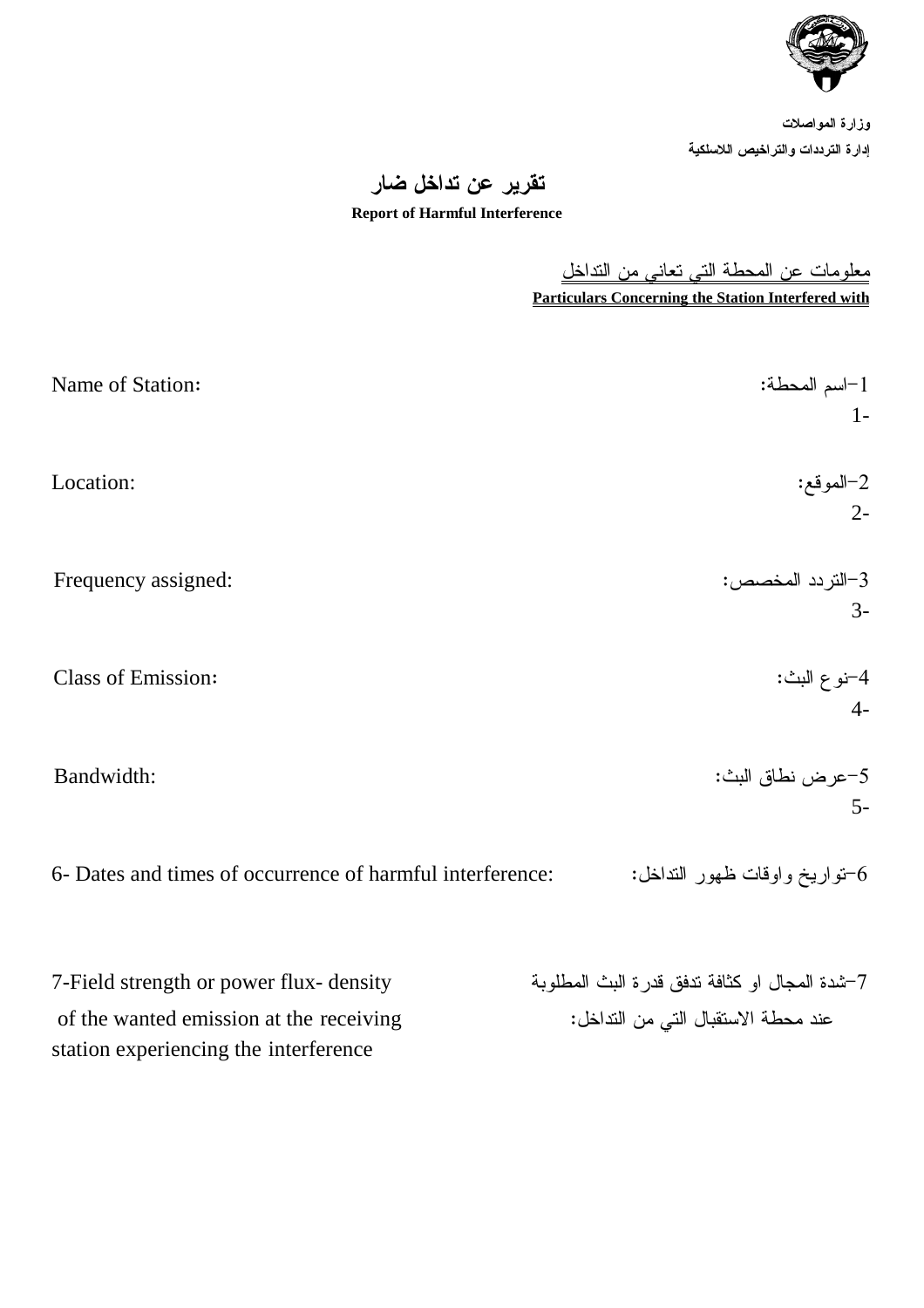8-

-9الاجراء المطلوب: : ^ction requested: أو الأجراء المطلوب: ^ction requested:



وزارة المواصلات ادارة الترددات والتراخيص اللاسلكية

تقرير عن تداخل ضار

**Report of Harmful Interference**

| <b>Particulars Concerning the Station</b>                                               | <u>معلومات عن المحطة المسببة للتداخل</u>                               |
|-----------------------------------------------------------------------------------------|------------------------------------------------------------------------|
| <b>Causing the Interference</b><br>1- Name, Call Sign or other means of Identification: | 1- اسم، اشارة النداء او اي معلومات عن المحطة:                          |
| 2- Frequency Measured                                                                   | 2– التر دد المقاس:                                                     |
| 3- Class of Emission:                                                                   | 3-نوع البث:                                                            |
| 4- Bandwidth (measured or estimated):                                                   | 4–عرض نطاق المقاس (قياسا او نقدير ا):                                  |
| 5- Measured field strength or power flux-density :                                      | 5–شدة المجال المقاس او كثافة تدفق القدر ة:                             |
| 6- Date and time:                                                                       | 6–الناريخ و الساعة:                                                    |
| 7- Observed Polarization:                                                               | 7–الاستقطاب الملاحظ:                                                   |
| 8- Class of Station and nature of service:                                              | 8-نوع المحطة وطبيعة العمل:                                             |
| 9- Location/position/area/bearing (QTE):                                                | 9–الموقع/المنطقة/اتجاة المحطة بالنسبة للمحطة<br>التي تعاني من التداخل: |
| 10- Nature of interference:                                                             | 10-نوع التداخل:                                                        |